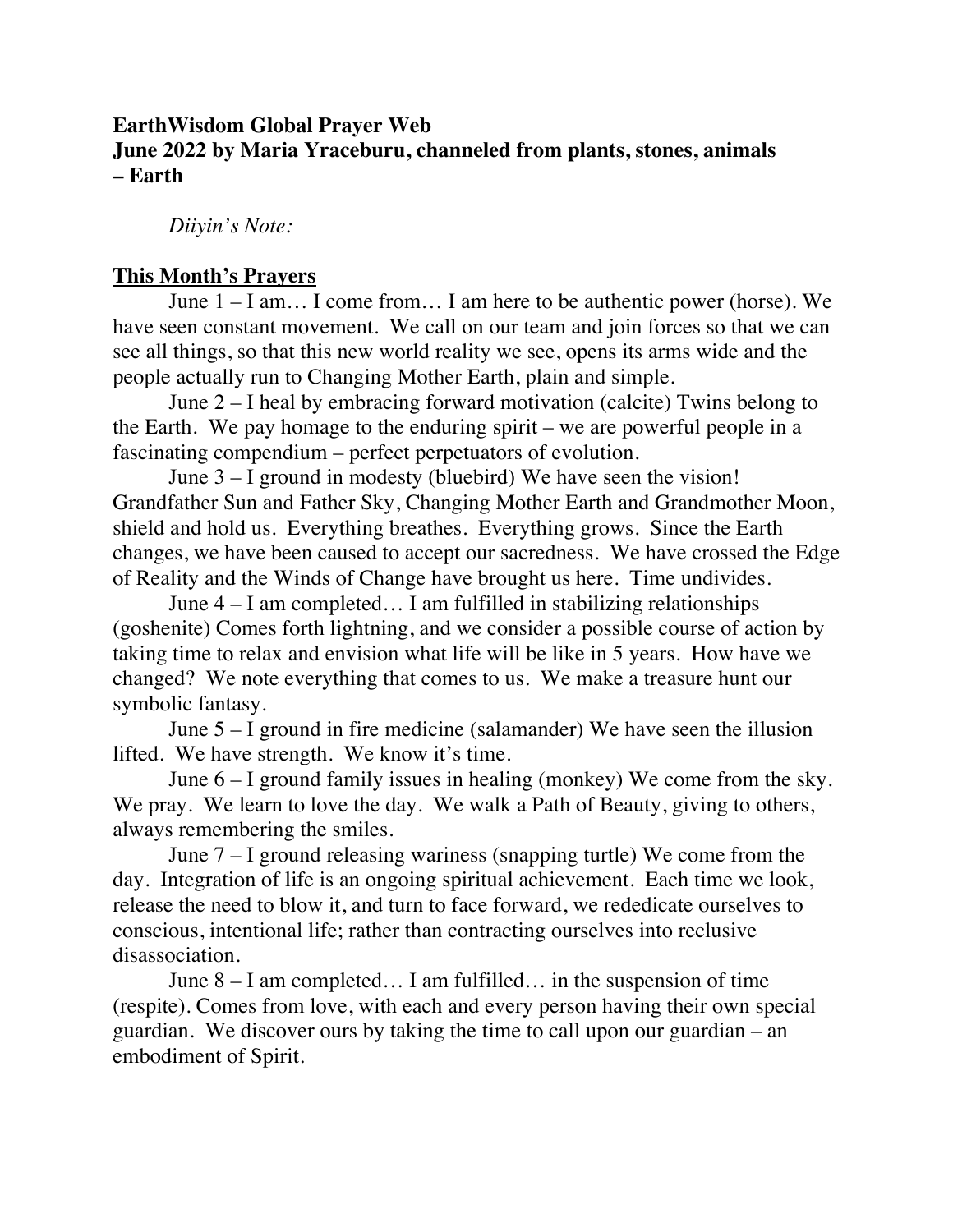June 9 – I heal by embracing my relationship with the Sky Nations (sunstone). On the Rainbow Bridge, giving of love, we value life. Living moment by moment we love from our hearts.

June 10 – The foundation of my life is utilization of my being (cherry). Little Ones initiation, it's the dawn of a new world paradym. We are the proposed message of hope. We love, fully open to what will come. We welcome renewal.

June 11 – I am… I come from… I am here to… work from a proper perspective (swallow). We come from the water. Orange, yellow, green, cream, blue. Health flourishes. Dozens of bright memories – sun, wood, waterfalls, mountains, sandy beaches and sunset clouds. Vivid rainbows we now imagine before us, around us, inside of us. We dream big and are responsible. We balance on the wind because we can.

June 12 – The foundation of my life is based in faith (licorice). And so it is, we are excited to receive; and we wonder what more we can do.

June 13 – I become even with uncertainty (red clover). It was given by Creator, everyone is normal.

June 14 – I am… I come from… I am here to… be a friend (manta ray). Come forth! Two things are required of us – then all the world realizes peace!

June 15 – The foundation of my life is based in stretching (damiana). I am I. Life is a special gift and we must affirm it in every action. Life is power. Life supports. Life provides opportunity, and is of crucial importance. We attract support. We gather consciousness.

June 16 – I become happiness (black cohosh). Freedom in Earth Life, the sacred journey unto itself the sacred gift, equally visionary, creative, wisdom – inseparable connection.

June 17 – I am made whole by formidable instincts (hyena).

June 18 – I heal by embracing my leadership (diamond). Into that which is good – under the circumstances, is it any wonder that we are love feeling?

June 19 – The foundation of my life is based in withdrawal (horehound). They who will become, we stand happy. We bring magic to life – a sense of wonderment.

June 20 – I am… I come from… I am here to realize new fate (cuckoo) We bid you blessings. All those who love, create true peace, wise council, and own the joy of living fully.

June 21 - I manifest actualized second sight (charoite) Offering, giving stems from our love for the act, to the degree we honor that which is best and most generous within ourselves and connects us, to the degree that we are spontaneously expressive, creative, faithful, our giving is experienced by us as sacred.

June 22 – The foundation of my life is based in invocation (hydrangea). Sacred One placed high in the land, every day we tap our ability to love and care